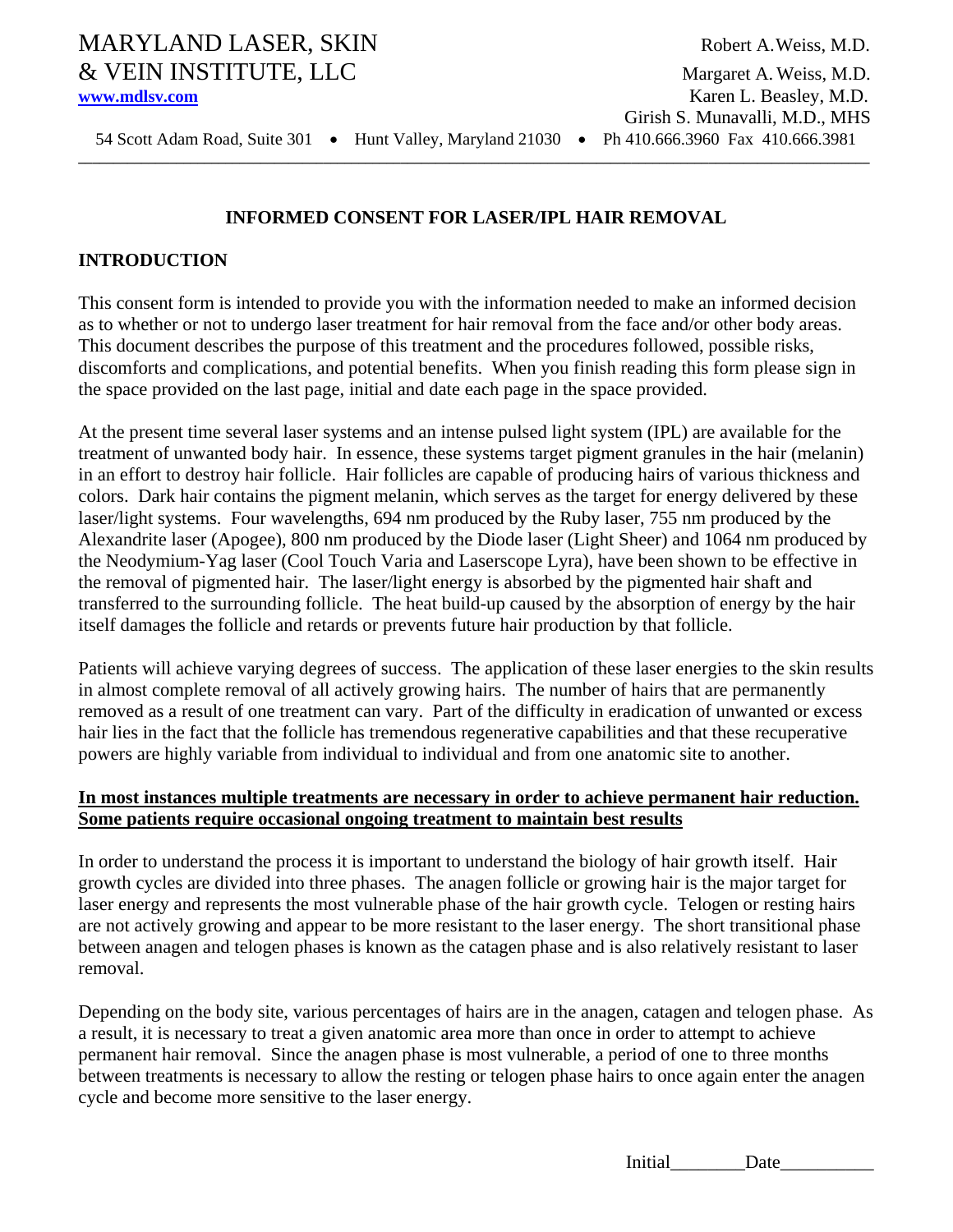## **PROCEDURE**

Treatment times will vary from a few minutes for areas such as the chin and neck to a few hours for extensive areas of the legs, back and chest.

During your initial consultation you will be asked to provide a detailed medical and hormonal history. When indicated you will be asked to obtain blood tests in order to uncover any hormone-related causes, which may be associated with the excess production of body hair. You will be examined and your suitability for treatment and which device is most appropriate for your skin type will be determined.

Laser/IPL hair removal involves the use of sophisticated expensive laser/IPL equipment in order to deliver precise and effective energy pulses. During your initial consultation the areas to be treated will be determined, the appropriate device selected, and a fee quote per treatment session will be given to you.

Before your consultation, please refrain from waxing, shaving, tweezing or other forms of epilation or hair removal to the areas you want to have treated. These areas will be photographed before and after treatment to track your progress. You will be asked to wear protective eyeglasses during treatment to protect your eyes.

The application of laser/IPL energy to the skin results in a pink color; follicular "hiving" and occasionally crusting in the area will develop lasting a few days. Discomfort similar to sunburn may be noted over the first 24-hour period and in extensive cases Tylenol or Ibuprofen may be used. In certain instances, especially in individuals with darker complexions, temporary pigmentation changes may be noted. This can usually be avoided by using the Cool Touch Varia or Laserscope Lyra for individuals with skin of color. One may notice hair within the follicles for up to two weeks after therapy; however, this usually falls out leaving smooth, hair-free skin. (This process of shedding normally takes one to two weeks, however, in some instances it may take longer.)

#### **RISK, DISCOMFORT AND COMPLICATIONS**

Laser/IPL hair removal has proven to be a relatively safe procedure when performed by appropriately trained personnel. Patients using medication, which requires limited exposure to sunlight or other light, patients suffering from uncontrolled diabetes or bleeding disorders, and pregnant women are not permitted to undergo treatment.

#### **Pain**

Most patients experience some discomfort during treatment. Patients typically report a momentary sting on the exposed area. The discomfort may range from mild to moderate. Because of this, we highly recommend the use of topical numbing agents to minimize the discomfort of the procedure.

## **Anesthesia**

You may be given a prescription for or purchase a topical anesthetic cream, such as Lasercaine, EMLA or Ela-Max. These creams greatly reduce the discomfort associated with the laser hair removal process. You may apply the cream at home before your appointment or you may arrive at the office approximately one hour before your scheduled appointment to have the cream applied by our staff. In this case, please inform the front staff upon your arrival that you need numbing cream to be applied. After the treatment, the treated skin will be evaluated for further intervention to relieve intense redness or hiving.

Initial Date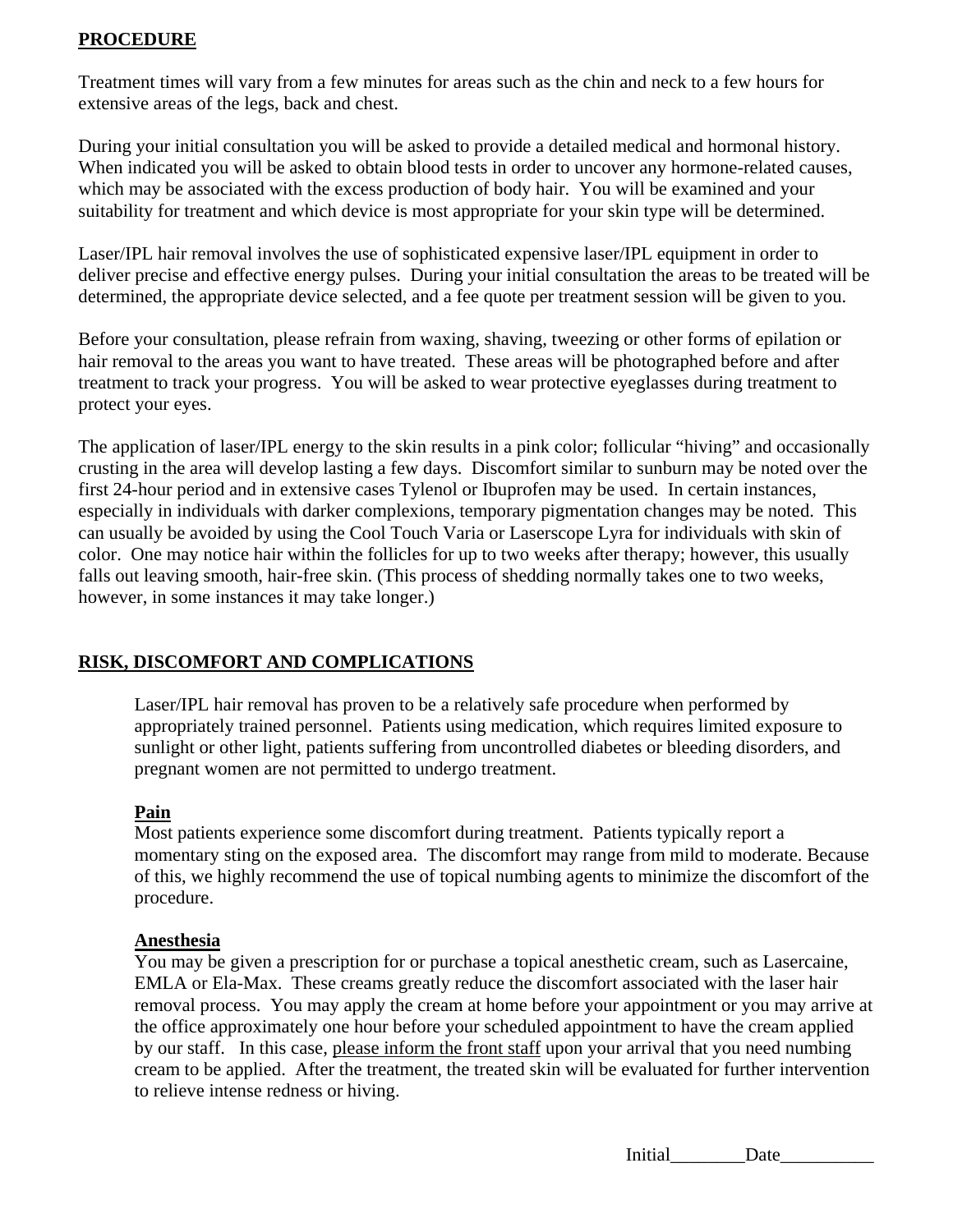# **RISK, DISCOMFORT AND COMPLICATIONS – cont.**

#### **Superficial Wound**

A crust or blister may occur on the exposed area. If this should occur, please call our office to discuss your condition. We will then determine if you should come to the office to be evaluated. Usually with some topical antibiotic ointment, the crust will heal in 5 to 10 days

### **Scarring**

Since laser/IPL pulses create energy that can be absorbed by the skin as well as hair, there is a small chance of scarring. Patients who are predisposed to hypertrophic and keloid scars may not be candidates for laser hair removal at this time. To reduce the chances of scarring, it is important to follow post-operative instructions and to report any crusting, blistering or scabbing to the office.

### **Pigment Changes**

 In certain instances temporarily increased or decreased pigmentation will be noted within the lasered sites, especially in more darkly pigmented patients or when the area has been exposed to sunlight. It is important to protect the treated area from exposure to sunlight for 3 months following treatment. With some patients these changes may occur despite adequate protection from sunlight. Despite minimizing the risks, there will always be a risk of pigment change that extremely rarely could be permanent. Some patients with darker skin, especially ebony skin, are at greater risk.

### **Excessive Swelling**

Immediately after treatment, especially when the treatment involves the cheeks or upper lip, swelling may occur. This condition is temporary, not harmful, and usually subsides in 7 to 10 days.

#### **Fragile Skin**

The skin at or near the treatment area may become fragile. To avoid tearing, this area may not be rubbed or abraded, nor should makeup be applied to the area while this fragile condition exists.

#### **Bruising**

This is very uncommon and usually lasts less than a week.

#### **Eye Hazards**

Laser treatment can present an eye hazard. To protect against damage and discomfort, you are required to wear protective eyewear, which we provide, that have been designed and tested specifically for this use.

# **ALTERNATIVES TO LASER HAIR REMOVAL**

There are several alternative treatments to laser therapy. These include electrolysis, tweezing, waxing and shaving.